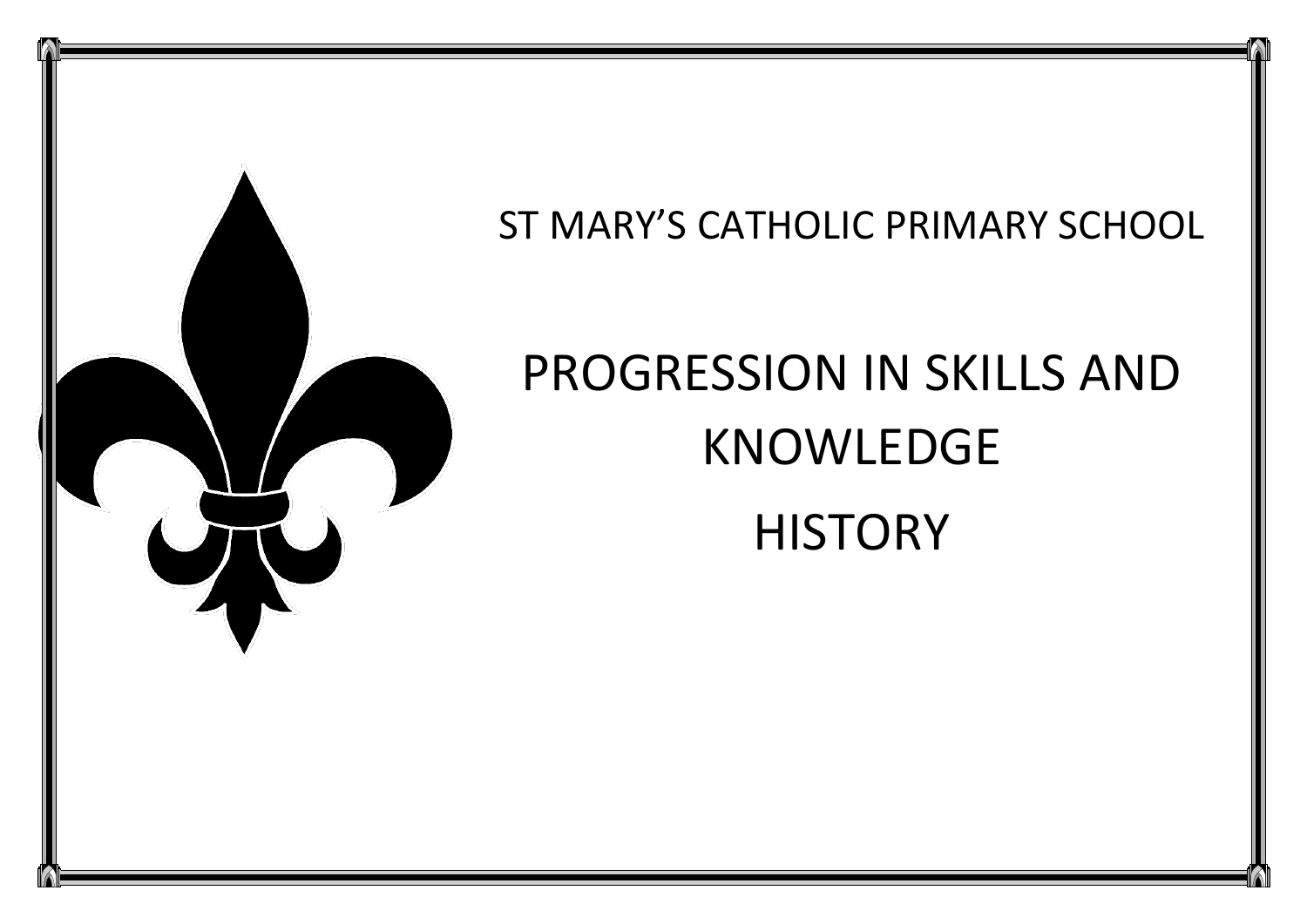## Intent

History is all around us. The study of history ignites children's curiosity about the past in Britain and the wider world. Through finding out about how and why the world, our country, culture and local community have developed over time, children understand how the past influences the present. History enables children to develop a context for their growing sense of identity and a chronological framework for their knowledge of significant events and people. At St Mary's our intent, when teaching history, is to stimulate the children's curiosity in order for them to develop their knowledge, skills and understanding.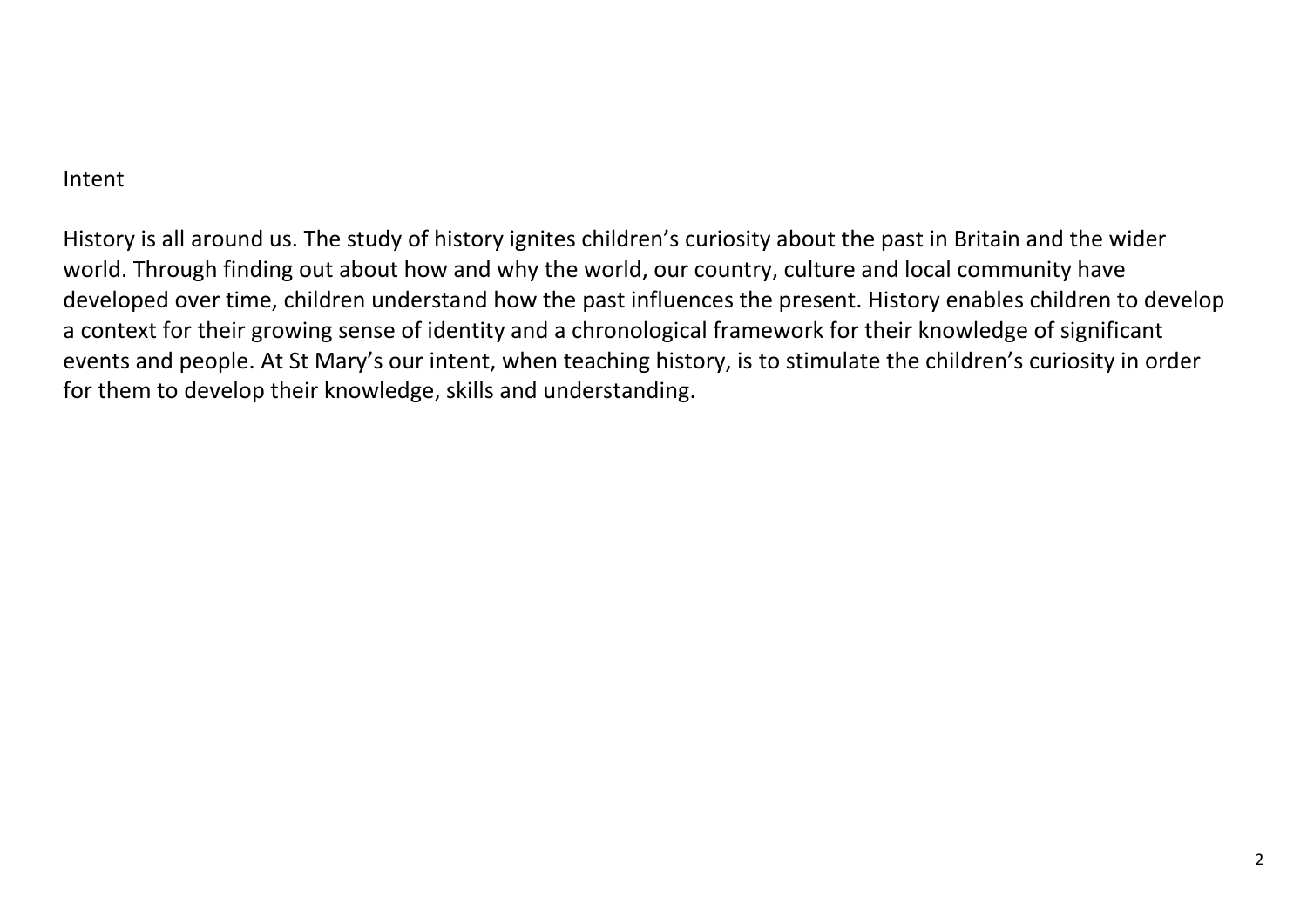|                                                                            | <b>EYFS</b> | Year 1                                                                                                                                                                                                                                                                                                                                          | Year <sub>2</sub>                                                                                                                                                                                                                                                                                                                                          | Year <sub>3</sub>                                                                                                                                              | Year 4                                                                                                                                                                                                                                           | Year 5                                                                                                                                                                                                                                                                                                                                                                                                                                                                                                                                                                                                                                                                                                                                                                                                                                                                                                         | Year 6 |
|----------------------------------------------------------------------------|-------------|-------------------------------------------------------------------------------------------------------------------------------------------------------------------------------------------------------------------------------------------------------------------------------------------------------------------------------------------------|------------------------------------------------------------------------------------------------------------------------------------------------------------------------------------------------------------------------------------------------------------------------------------------------------------------------------------------------------------|----------------------------------------------------------------------------------------------------------------------------------------------------------------|--------------------------------------------------------------------------------------------------------------------------------------------------------------------------------------------------------------------------------------------------|----------------------------------------------------------------------------------------------------------------------------------------------------------------------------------------------------------------------------------------------------------------------------------------------------------------------------------------------------------------------------------------------------------------------------------------------------------------------------------------------------------------------------------------------------------------------------------------------------------------------------------------------------------------------------------------------------------------------------------------------------------------------------------------------------------------------------------------------------------------------------------------------------------------|--------|
| <b>Early Learning</b><br><b>Goals and</b><br><b>National</b><br>Curriculum |             | Key Stage 1<br>the past, using common words and<br>events they study fit within a<br>chronological framework and identify<br>similarities and differences between<br>ways of life in different periods. They<br>should use a wide vocabulary of                                                                                                 | Pupils should develop an awareness of<br>phrases relating to the passing of time.<br>They should know where the people and<br>everyday historical terms. They should                                                                                                                                                                                       | Key stage 2<br>of sources.                                                                                                                                     |                                                                                                                                                                                                                                                  | Pupils should continue to develop a chronologically secure knowledge and understanding of<br>British, local and world history, establishing clear narratives within and across the periods they<br>study. They should note connections, contrasts and trends over time and develop the appropriate<br>use of historical terms. They should regularly address and sometimes devise historically valid<br>questions about change, cause, similarity and difference, and significance. They should construct<br>informed responses that involve thoughtful selection and organisation of relevant historical<br>information. They should understand how our knowledge of the past is constructed from a range<br>In planning to ensure the progression described above through teaching the British, local and<br>world history outlined below, teachers should combine overview and depth studies to help pupils |        |
|                                                                            |             | ask and answer questions, choosing<br>and using parts of stories and other<br>sources to show that they know and<br>which we find out about the past and<br>identify different ways in which it is<br>represented.<br>In planning to ensure the progression<br>below, teachers are often introducing<br>study more fully at key stages 2 and 3. | understand key features of events. They<br>should understand some of the ways in<br>described above through teaching about<br>the people, events and changes outlined<br>pupils to historical periods that they will                                                                                                                                       | content.<br>Pupils should be taught about:<br><b>Examples (non-statutory)</b><br>This could include:<br><b>Examples (non-statutory)</b><br>This could include: | changes in Britain from the Stone Age to the Iron Age<br>• Iron Age hill forts: tribal kingdoms, farming, art and culture<br>the Roman Empire and its impact on Britain                                                                          | understand both the long arc of development and the complexity of specific aspects of the<br>late Neolithic hunter-gatherers and early farmers, for example, Skara Brae<br>Bronze Age religion, technology and travel, for example, Stonehenge                                                                                                                                                                                                                                                                                                                                                                                                                                                                                                                                                                                                                                                                 |        |
|                                                                            |             | Pupils should be taught about:<br>life<br>٠<br>[for example, the Great Fire of<br>festivals or anniversaries]<br>٠                                                                                                                                                                                                                              | • changes within living memory. Where<br>appropriate, these should be used to<br>reveal aspects of change in national<br>events beyond living memory that<br>are significant nationally or globally<br>London, the first aeroplane flight or<br>events commemorated through<br>the lives of significant individuals in<br>the past who have contributed to | п.<br>٠.<br>٠<br>п.<br><b>Examples (non-statutory)</b><br>This could include:                                                                                  | Julius Caesar's attempted invasion in 55-54 BC<br>the Roman Empire by AD 42 and the power of its army<br>British resistance, for example, Boudica<br>and beliefs, including early Christianity<br>Britain's settlement by Anglo-Saxons and Scots | successful invasion by Claudius and conquest, including Hadrian's Wall<br>'Romanisation' of Britain: sites such as Caerwent and the impact of technology, culture                                                                                                                                                                                                                                                                                                                                                                                                                                                                                                                                                                                                                                                                                                                                              |        |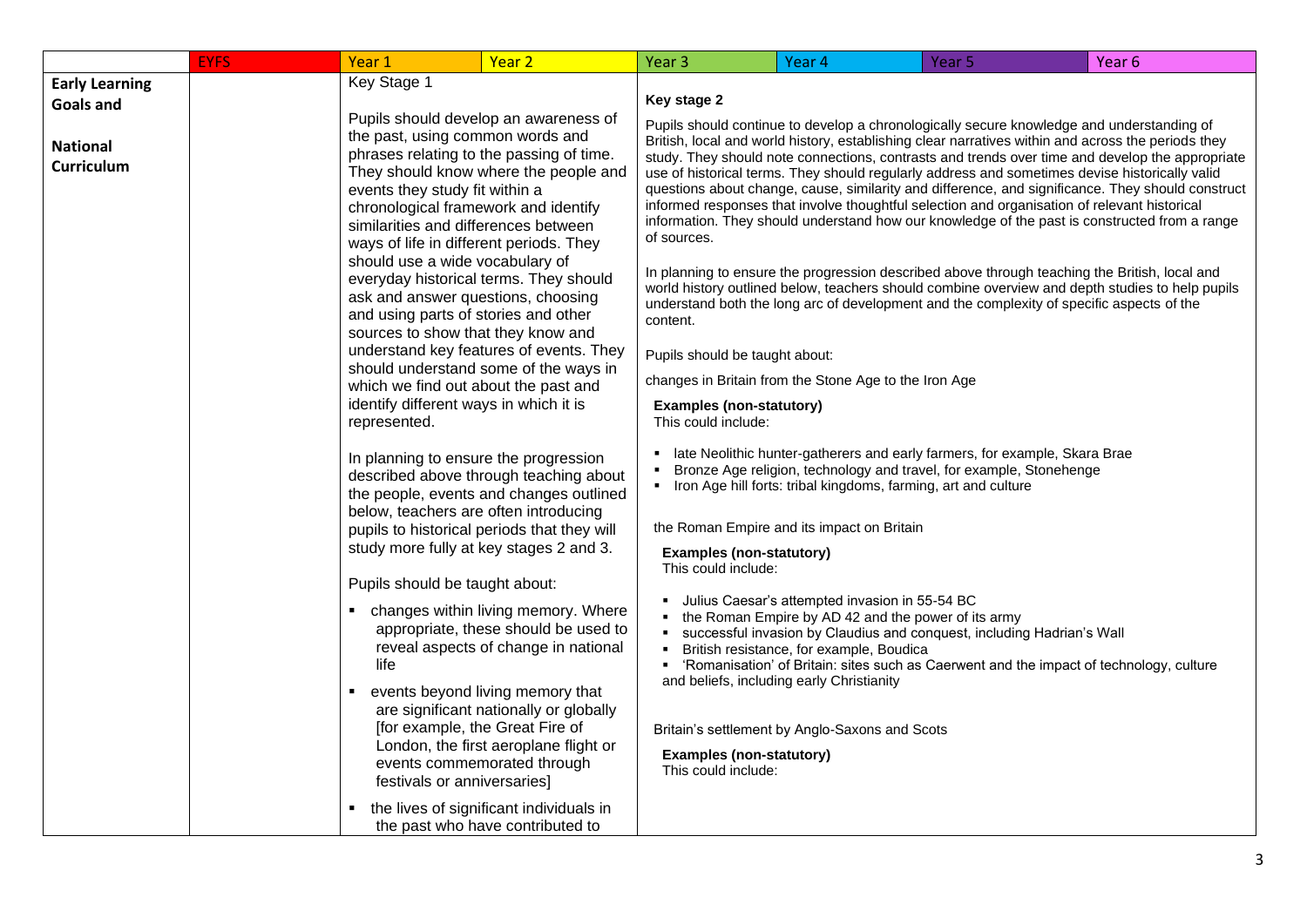|                                                                                         |             | used to compare aspects of life in<br>different periods [for example,<br>Elizabeth I and Queen Victoria,<br>Christopher Columbus and Neil<br>Armstrong, William Caxton and Tim<br>Berners-Lee, Pieter Bruegel the<br>Elder and LS Lowry, Rosa Parks<br>and Emily Davison, Mary Seacole<br>and/or Florence Nightingale and<br>Edith Cavell]<br>significant historical events, people<br>and places in their own locality. |                                                                                                                                                                                          | Roman withdrawal from Britain in c. AD 410 and the fall of the western Roman Empire<br>Confessor<br>local history study<br>in the locality. | Scots invasions from Ireland to north Britain (now Scotland)<br>Anglo-Saxon invasions, settlements and kingdoms: place names and village life<br>Anglo-Saxon art and culture<br>Christian conversion - Canterbury, Iona and Lindisfarne<br>The Viking and Anglo-Saxon struggle for the Kingdom of England to the time of Edward the<br><b>Examples (non-statutory)</b><br>This could include:<br>resistance by Alfred the Great and Athelstan, first king of England<br>further Viking invasions and Danegeld<br>Anglo-Saxon laws and justice<br>Edward the Confessor and his death in 1066<br><b>Examples (non-statutory)</b><br>An in depth study linked to one of the British areas of study listed above<br>a study over time tracing how several aspects of national history are reflected in the locality<br>(this can go beyond 1066)<br>a study of an aspect of history or a site dating from a period beyond 1066 that is significant |                                                                                                                                                                                                    |                                                                                                                                                                                                            |  |  |
|-----------------------------------------------------------------------------------------|-------------|--------------------------------------------------------------------------------------------------------------------------------------------------------------------------------------------------------------------------------------------------------------------------------------------------------------------------------------------------------------------------------------------------------------------------|------------------------------------------------------------------------------------------------------------------------------------------------------------------------------------------|---------------------------------------------------------------------------------------------------------------------------------------------|------------------------------------------------------------------------------------------------------------------------------------------------------------------------------------------------------------------------------------------------------------------------------------------------------------------------------------------------------------------------------------------------------------------------------------------------------------------------------------------------------------------------------------------------------------------------------------------------------------------------------------------------------------------------------------------------------------------------------------------------------------------------------------------------------------------------------------------------------------------------------------------------------------------------------------------------|----------------------------------------------------------------------------------------------------------------------------------------------------------------------------------------------------|------------------------------------------------------------------------------------------------------------------------------------------------------------------------------------------------------------|--|--|
|                                                                                         | <b>EYFS</b> | Year 1                                                                                                                                                                                                                                                                                                                                                                                                                   | Year <sub>2</sub>                                                                                                                                                                        | Year <sub>3</sub>                                                                                                                           | Year <sub>4</sub>                                                                                                                                                                                                                                                                                                                                                                                                                                                                                                                                                                                                                                                                                                                                                                                                                                                                                                                              | Year <sub>5</sub>                                                                                                                                                                                  | Year <sub>6</sub>                                                                                                                                                                                          |  |  |
| Chronological<br>understanding<br>and organisation<br>and<br>communication<br>Knowledge |             | Know facts about<br>people and events<br>before living<br>memory.<br>Know words and<br>phrases linked to<br>the past such as<br>now, yesterday,<br>last week, old and<br>young, long time<br>ago                                                                                                                                                                                                                         | Know facts about<br>people and events<br>before living<br>memory.<br>Know key time<br>words and phrases<br>linked to the past<br>such as recently,<br>before after, later,<br>when I was | Know facts about<br>people and<br>events before<br>living memory.<br>Know key time<br>words and<br>phrases linked to                        | Know key time<br>words and phrases<br>linked to the past<br>such decade, and<br>century<br>Know that the 20th<br>$century = 1900s$<br>19th century $=$<br>1800s                                                                                                                                                                                                                                                                                                                                                                                                                                                                                                                                                                                                                                                                                                                                                                                | Know what a century is<br>Periods of time in<br>order e.g. Tudors,<br><b>Stuarts Victorians,</b><br>Windsor<br>The lineage of our<br>current monarchy<br>What a range of<br>historical topic words | The names and dates<br>of different time<br>periods that we have<br>studied throughout<br>school using these<br>eras as key reference<br>points<br>BC, AD, Egyptians,<br>Romans, Anglo-<br>Saxons, Tudors, |  |  |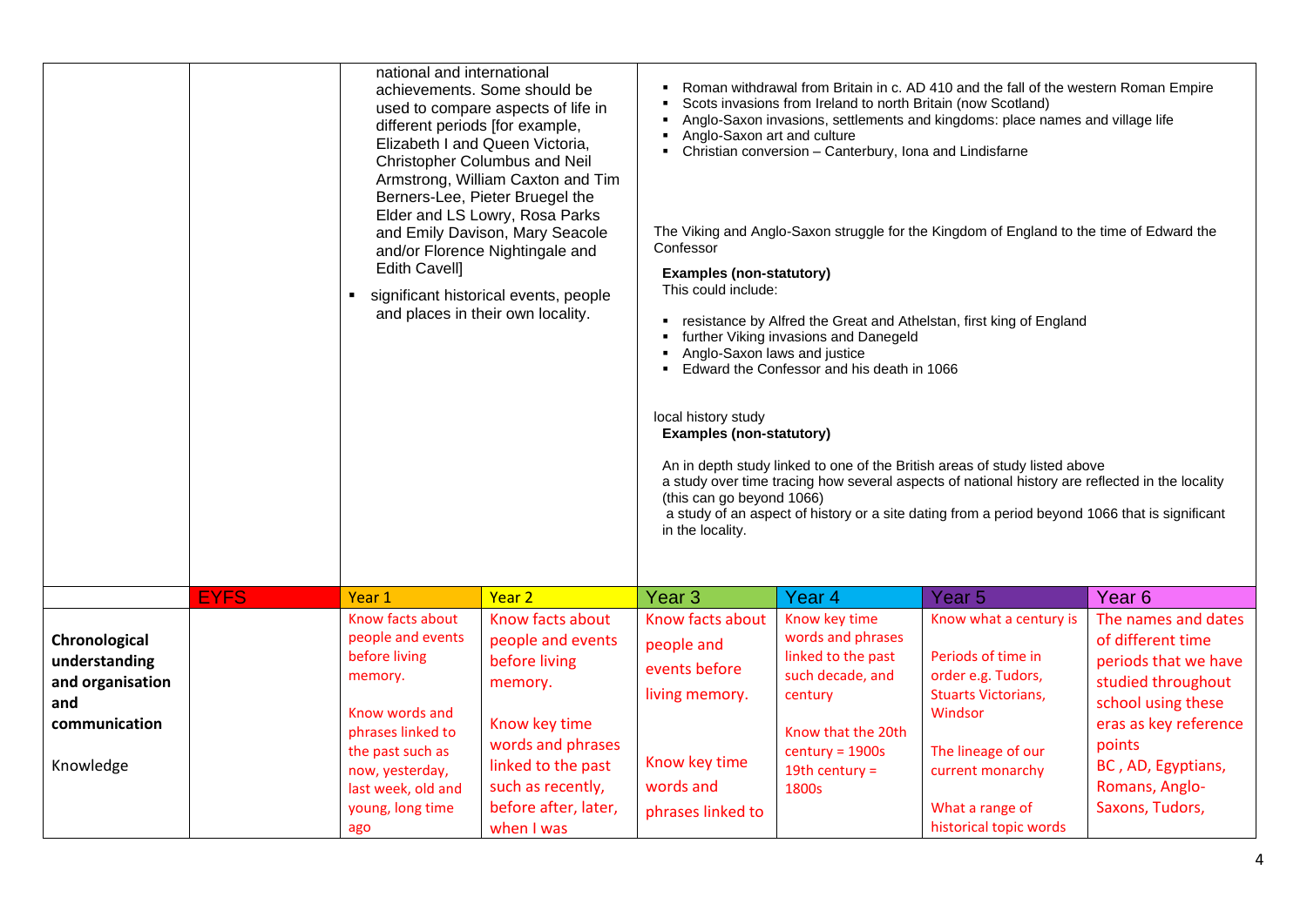| AD mean<br>years. Decade, century,<br>parents/ carers<br>decade, and<br>Know the<br>(Before Christ and<br>BC, AD<br>were younger<br>century<br>difference between<br>anno Domini)<br>things that<br>Know that dramatic<br>Know what BC<br>time occurred<br>happened in the<br>change can happen<br>Know the<br>concurrently<br>and AD mean<br>past and present<br>Subject specific<br>within a period of<br>difference between<br>words such as<br>history e.g. (WW1)<br>(Before Christ<br>things that<br>monarch,<br>happened in the<br>and anno Domini<br>The names of some<br>settlement, invader,<br>past and present/<br>of the present day<br>Dates and terms<br>slave<br>royal family<br>accurately to describe<br>know that things                                                                                                                                                                                                                                                                                                            |  |                                       |                           |                                      |                                          |                                                                                                                                                                                               |
|-------------------------------------------------------------------------------------------------------------------------------------------------------------------------------------------------------------------------------------------------------------------------------------------------------------------------------------------------------------------------------------------------------------------------------------------------------------------------------------------------------------------------------------------------------------------------------------------------------------------------------------------------------------------------------------------------------------------------------------------------------------------------------------------------------------------------------------------------------------------------------------------------------------------------------------------------------------------------------------------------------------------------------------------------------|--|---------------------------------------|---------------------------|--------------------------------------|------------------------------------------|-----------------------------------------------------------------------------------------------------------------------------------------------------------------------------------------------|
| Know what a castle<br>from the past is<br>the past compared<br>difference<br>is. Know that<br>That different<br>presented to an<br>Know what the<br>to now.<br>between things<br>castles were built a<br>audience and can<br>audiences will respond<br>words social,<br>that happened in<br>discuss the most<br>a certain way to<br>long time ago<br>Know the names of<br>religious, political<br>different types of<br>appropriate way to<br>the past and<br>some significant<br>present information<br>information<br>present/know<br>kings and queens<br>mean<br>Know what is meant<br>that things were<br>and order them on<br>by primary and<br>a given timeline<br>secondary sources<br>different in the<br>past compared to<br>That people in the<br>now.<br>past and present<br>represent ideas in a<br>way that persuades<br>(Starting to<br>introduce the word<br>propaganda)<br>Know the (typical)<br>role of men, women<br>and children in<br>more than one time<br>period<br>Know that houses,<br>culture, leisure,<br>clothes, building |  | younger, when my<br>were different in | the past such<br>Know the | Know what BC and<br>That information | mean from previous<br>significant events | Stuarts, Georgians,<br><b>Victorians and today</b><br>That some periods of<br>The main changes in<br>the development of<br>culture, technology,<br>religion and society.<br>and technological |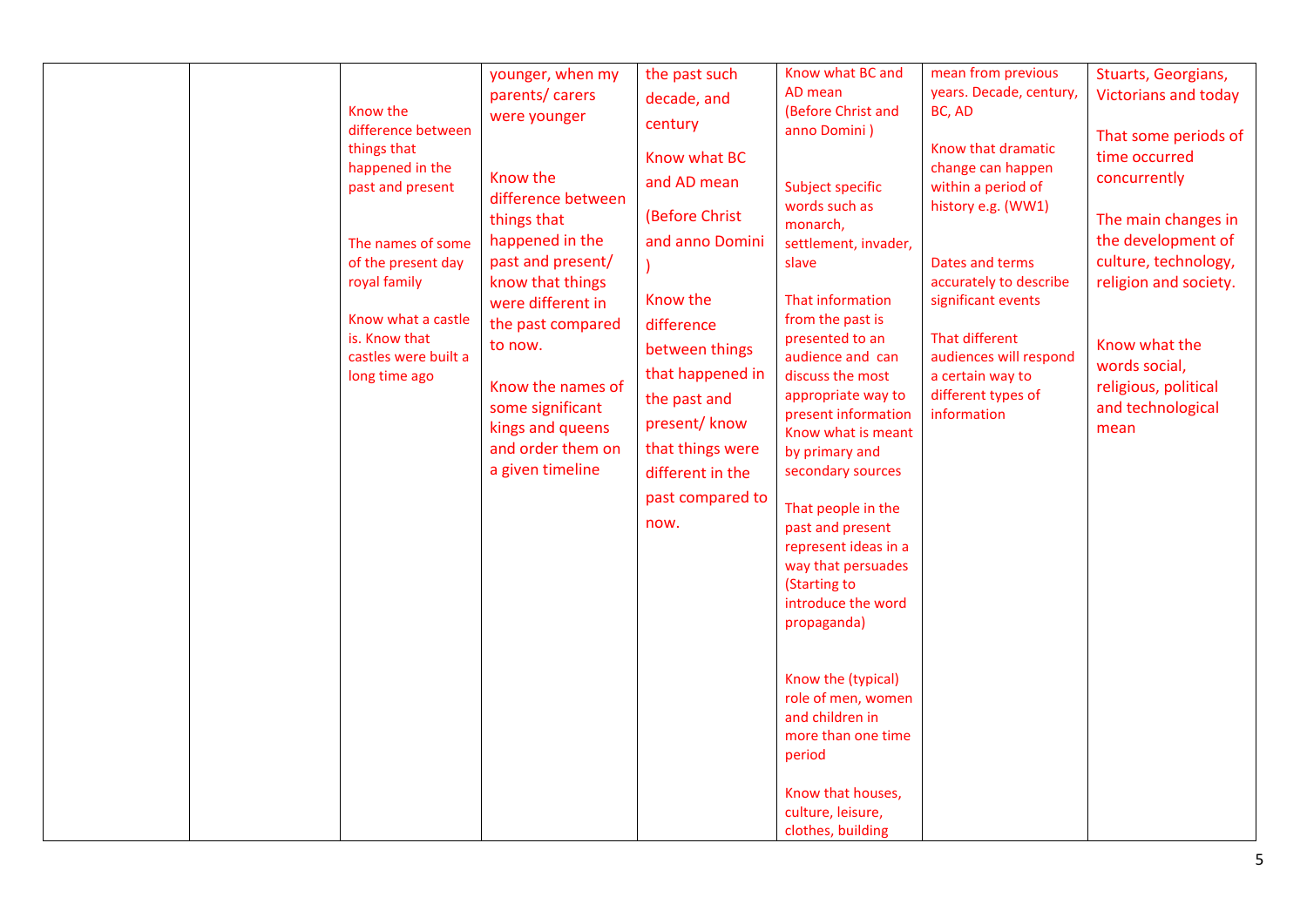|                                                                                            |                                                                    |                                                                                                                                                                                                                                                                                                 |                                                                                                                                                                                                                                                                                                                                                                                                                                                                                                                                                                                                                                                                                                                 |                                                                                                                                                                                                                                                                                                                                                                                                                                                                                                                | have changed over<br>time                                                                                                                                                                                                                                                                                                                                                                                                                                                                                                     |                                                                                                                                                                                                                                                                                                                                                                                                                                                                                                                                                                                                       |                                                                                                                                                                                                                                                                                                                                                                                                                                                                                                                                                                 |
|--------------------------------------------------------------------------------------------|--------------------------------------------------------------------|-------------------------------------------------------------------------------------------------------------------------------------------------------------------------------------------------------------------------------------------------------------------------------------------------|-----------------------------------------------------------------------------------------------------------------------------------------------------------------------------------------------------------------------------------------------------------------------------------------------------------------------------------------------------------------------------------------------------------------------------------------------------------------------------------------------------------------------------------------------------------------------------------------------------------------------------------------------------------------------------------------------------------------|----------------------------------------------------------------------------------------------------------------------------------------------------------------------------------------------------------------------------------------------------------------------------------------------------------------------------------------------------------------------------------------------------------------------------------------------------------------------------------------------------------------|-------------------------------------------------------------------------------------------------------------------------------------------------------------------------------------------------------------------------------------------------------------------------------------------------------------------------------------------------------------------------------------------------------------------------------------------------------------------------------------------------------------------------------|-------------------------------------------------------------------------------------------------------------------------------------------------------------------------------------------------------------------------------------------------------------------------------------------------------------------------------------------------------------------------------------------------------------------------------------------------------------------------------------------------------------------------------------------------------------------------------------------------------|-----------------------------------------------------------------------------------------------------------------------------------------------------------------------------------------------------------------------------------------------------------------------------------------------------------------------------------------------------------------------------------------------------------------------------------------------------------------------------------------------------------------------------------------------------------------|
|                                                                                            | <b>EYFS</b>                                                        | Year 1                                                                                                                                                                                                                                                                                          | Year <sub>2</sub>                                                                                                                                                                                                                                                                                                                                                                                                                                                                                                                                                                                                                                                                                               | Year <sub>3</sub>                                                                                                                                                                                                                                                                                                                                                                                                                                                                                              | Year 4                                                                                                                                                                                                                                                                                                                                                                                                                                                                                                                        | Year <sub>5</sub>                                                                                                                                                                                                                                                                                                                                                                                                                                                                                                                                                                                     | Year <sub>6</sub>                                                                                                                                                                                                                                                                                                                                                                                                                                                                                                                                               |
| Chronological<br>understanding<br>and organisation<br>and<br>communication<br><b>Skill</b> | Talk about and<br>describe photos and<br>leaflets from the<br>past | Sequence some<br>events or 2 related<br>objects in order<br>Use a simple time<br>line (spacing<br>already provided)<br>to place important<br>events.<br>Use timelines to<br>order events and<br>objects.<br>Sort events into<br>groups e.g. now<br>and then<br>Identify features of<br>a castle | Sequence some events<br>or 3 or more related<br>objects in order using a<br>given scale<br>Use a simple time line<br>(spacing already<br>provided) to place<br>important events.<br>Use key words to start<br>to explain when things<br>happened. Use past and<br>present when ordering<br>an event.<br>Sort events into groups<br>e.g. now and then using<br>own birth date<br>Draws labelled diagrams<br>and writes about them<br>to tell others about<br>people, events and<br>objects from the past<br>Start to give simple<br>examples of how 2<br>things are different<br>from past to present<br>e.g. phones/ light/<br>transport<br>Recount the main<br>events from a<br>significant time in<br>history | Uses timeline to<br>place events in<br>order including BC<br>and AD<br>Use key words to<br>start to explain<br>when things<br>happened. Use<br>past and present<br>when ordering an<br>event.<br>Communicates<br>ideas from the past<br>in different ways<br>Presents findings<br>about past and<br>present orally, in<br>writing and some<br>ICT, drama/role<br>play<br>Explaining what<br>happened and how<br>things have<br>changed.<br>Recount the main<br>events from a<br>significant time in<br>history | Uses timeline to<br>place events in<br>order including BC<br>and AD<br>Time lines to<br>begin to be<br>spaced by<br>children showing<br>understating of<br>time past using<br>integers<br>Begin to name<br>and place<br>significant events<br>from one period<br>of the past on a<br>time line<br>independently<br>Communicates<br>ideas from the<br>past in different<br>ways<br>Presents findings<br>about past and<br>present orally, in<br>writing and some<br>ICT, drama/role<br>play<br>Explaining what<br>happened and | Divides recent<br>history into present<br>using 21 <sup>st</sup> century<br>and the past using<br>20 <sup>th</sup> and 19 <sup>th</sup><br>centuries<br>Create a family tree<br>of a monarchy<br>Use timelines to<br>place and sequence<br>local, national and<br>international events<br>Describe the main<br>changes in a period<br>of history (WW!)<br>Identify changes<br>within and across<br>historical periods<br>Presents structured<br>and organised<br>findings about the<br>past in a variety of<br>ways<br>Choose the most<br>appropriate way to<br>present information<br>to an audience | Order significant<br>events on a time line<br>independently<br>Identify and compare<br>changes within and<br>across different<br>periods<br>Create time lines to<br>compare and<br>contrast two<br>concurrent periods<br>e.g. ancient Egypt<br>and or Anglo Saxons<br>and Vikings<br>Describes the main<br>changes in these<br>areas and can use<br>comparative words<br>to describe<br>similarities and<br>differences<br>Describe what the<br>words social,<br>religious, political<br>and technological<br>mean and the main<br>changes of them over<br>time |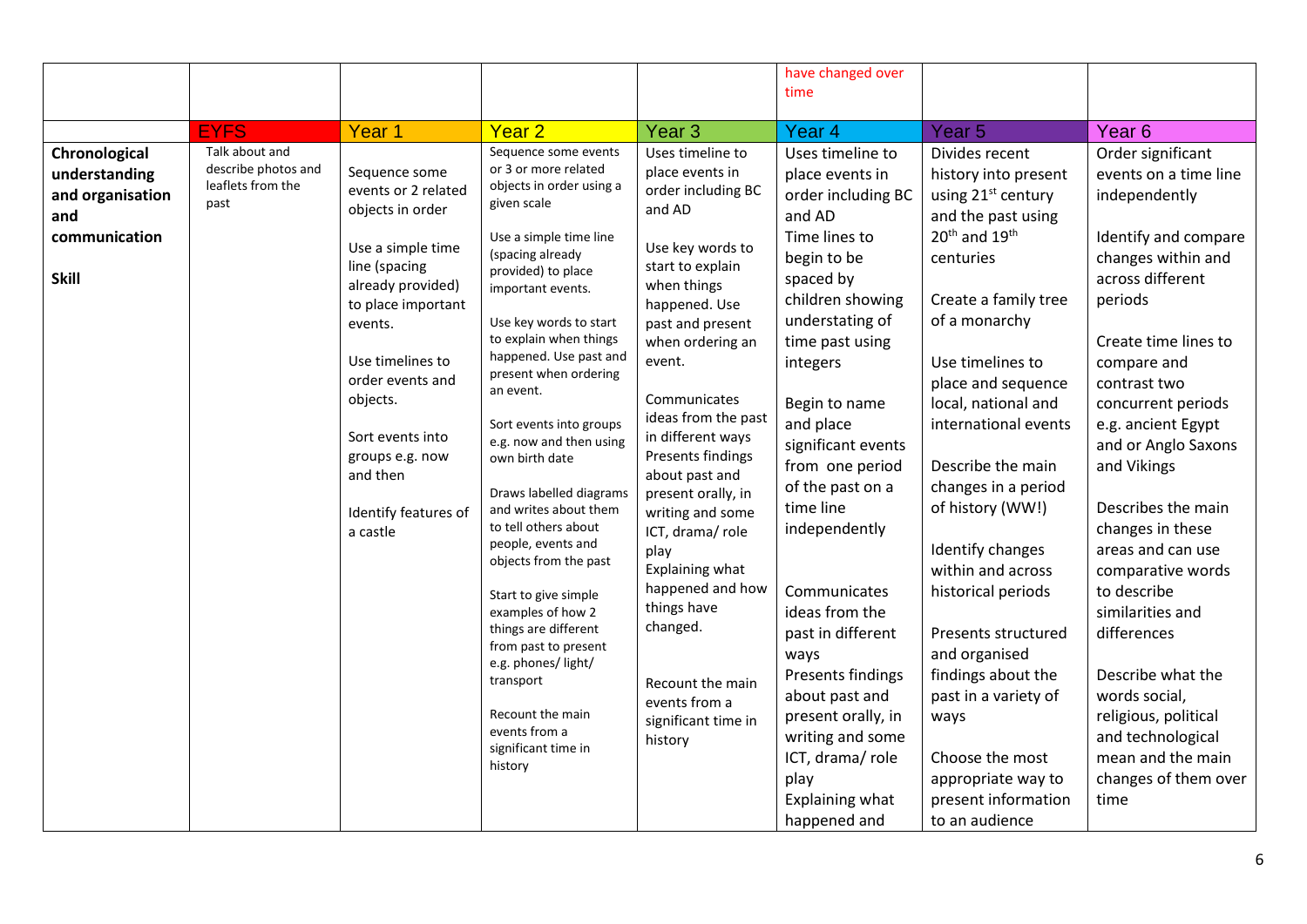|  |  | how things have<br>changed. And why                                                                                                          |  |
|--|--|----------------------------------------------------------------------------------------------------------------------------------------------|--|
|  |  | Use subject<br>specific words<br>such as monarch,<br>settlement and<br>invader                                                               |  |
|  |  | Give reasons why<br>there may be<br>different accounts<br>of history                                                                         |  |
|  |  | Understand the<br>difference<br>between primary<br>and secondary<br>sources of<br>evidence                                                   |  |
|  |  | Select the most<br>appropriate<br>source to back up<br>as evidence<br>Suggest sources of<br>evidence to help<br>answer a<br>question I think |  |
|  |  | this because<br>Compare then<br>and now, Identify<br>the changes and<br>explain why                                                          |  |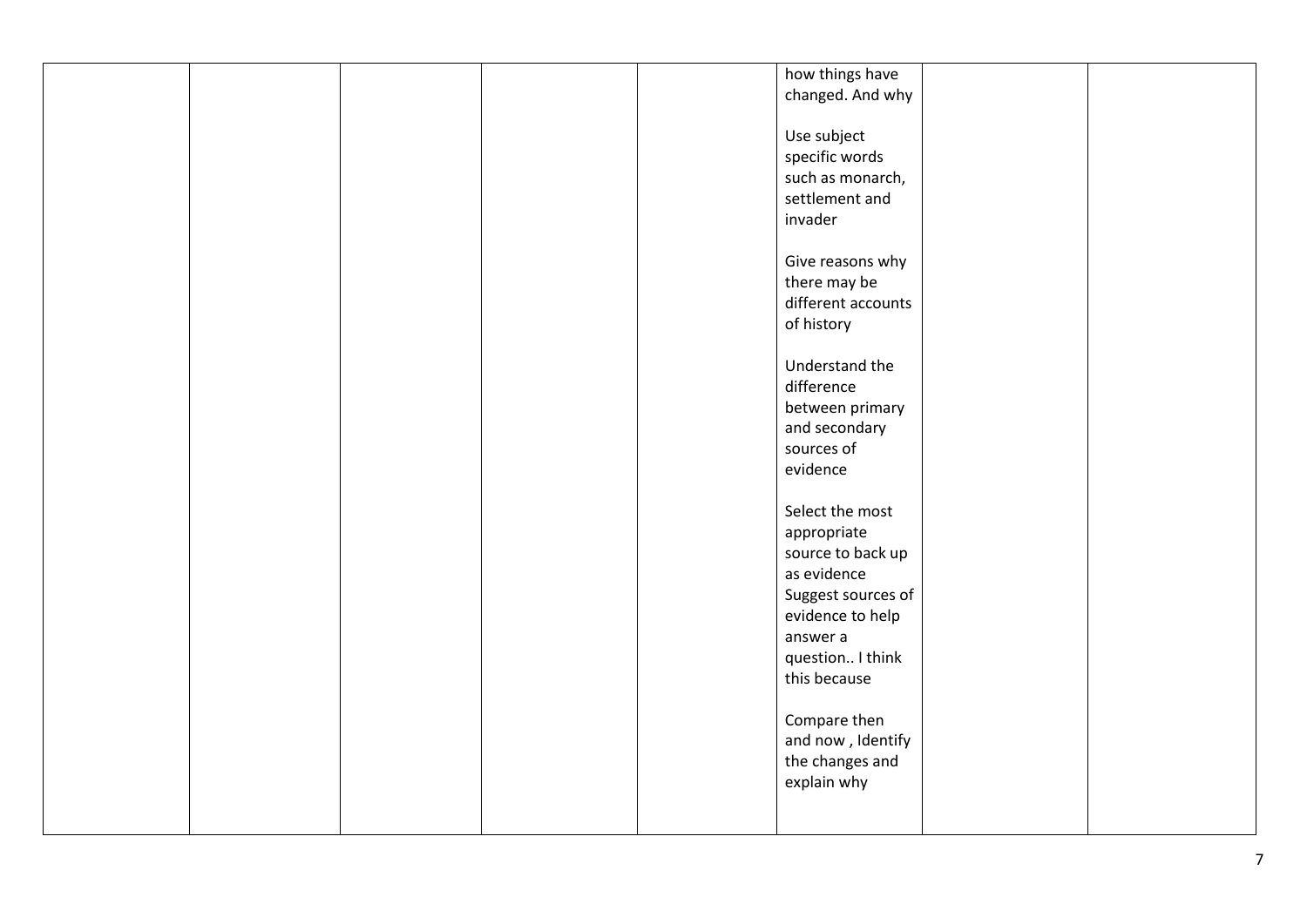| <b>EYFS</b>                                                                          | Year 1                                                                                                                                              | Year <sub>2</sub>                                                                                                                                                                                                                                                                          | Year 3                                                                                                                                                                                                                                                                                                          | Year 4                                                                                                                                                                                                           | Year <sub>5</sub>                                                                                                                                                                                                                                                                                                                                                                                                                                                                        | Year 6                                                                                                                                                                                                                                                                                                                                                                                                                                                                                                                                                         |
|--------------------------------------------------------------------------------------|-----------------------------------------------------------------------------------------------------------------------------------------------------|--------------------------------------------------------------------------------------------------------------------------------------------------------------------------------------------------------------------------------------------------------------------------------------------|-----------------------------------------------------------------------------------------------------------------------------------------------------------------------------------------------------------------------------------------------------------------------------------------------------------------|------------------------------------------------------------------------------------------------------------------------------------------------------------------------------------------------------------------|------------------------------------------------------------------------------------------------------------------------------------------------------------------------------------------------------------------------------------------------------------------------------------------------------------------------------------------------------------------------------------------------------------------------------------------------------------------------------------------|----------------------------------------------------------------------------------------------------------------------------------------------------------------------------------------------------------------------------------------------------------------------------------------------------------------------------------------------------------------------------------------------------------------------------------------------------------------------------------------------------------------------------------------------------------------|
| <b>Historical</b><br>enquiry and<br><b>Historical</b><br>interpretation<br>Knowledge | Knows parts of<br>stories and<br>memories about<br>the past<br>That the past is<br>represented in<br>different ways<br>e.g. pictures and<br>writing | Parts of stories and<br>memories about<br>the past<br>That the past is<br>represented in<br>different ways e.g.<br>pictures, photos,<br>buildings, artefacts,<br>internet sites<br>That an artefact is<br>an object from the<br>past<br>That people<br>dressed differently<br>in the past. | Have a clear<br>understanding<br>about what a<br>source is and<br>how it can look<br>That sources can<br>represent the<br>same event in<br>different ways<br>That people in<br>the past and<br>present<br>represent ideas<br>in a way that<br>persuades<br>(Starting to<br>introduce the<br>word<br>propaganda) | Knows what a<br>variety of sources<br>are to help<br>understand<br>events in history<br><b>Developing</b><br>understanding of<br>the term<br>propaganda<br>Why there might<br>be different<br>versions of events | Why there might be<br>different versions of<br>events and different<br>versions of the same<br>event<br>That peoples (past<br>and present) can<br>represent events in<br>ways that persuade<br>others<br>Know what<br>persuasion is and the<br>term propaganda<br>That events from the<br>past have an impact<br>on the present<br>What apartheid is<br>and when it<br>happened<br>Links and changes<br>within and across the<br>periods we study<br>Differences between<br>some social, | Know that the past is<br>represented in<br>different ways<br>Know that people<br>both in the past and<br>present have<br>different viewpoints<br>and it can effect<br>interpretation<br>Know what<br>interpretation and<br>pro[agenda mean<br>That some evidence<br>is propaganda,<br>opinion or<br>misinformation and<br>that that this effects<br>interpretation of<br>history<br>How to collect<br>evidence<br>independently from a<br>range of sources<br>Identify primary and<br>secondary sources<br>and know which ones<br>are likely to be<br>reliable |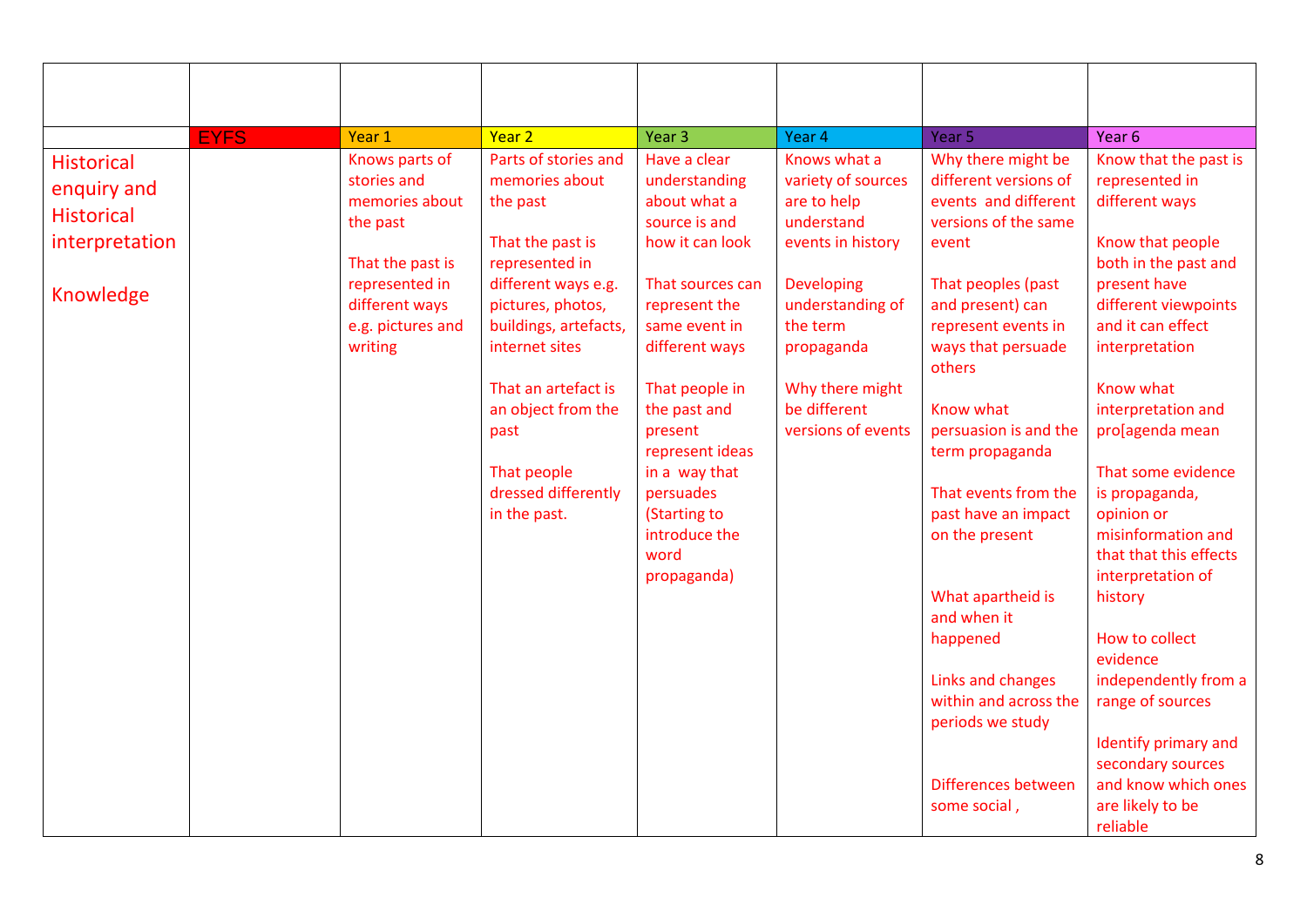|                                                                                  |             |                                                                                                                                                                                                                                                                                          |                                                                                                                                                                                                                                                                                                                                                                                                                                |                                                                                                                                                                                                                                                                                                                                          |                                                                                                                                                                                                                                                                | cultural, religious<br>and ethnic                                                                                                                                                                                                                                                                                                                                                                                                                          | There is usually more<br>than one answer to<br>an historical question                                                                                                                                                                                                                                                                                                                                                               |
|----------------------------------------------------------------------------------|-------------|------------------------------------------------------------------------------------------------------------------------------------------------------------------------------------------------------------------------------------------------------------------------------------------|--------------------------------------------------------------------------------------------------------------------------------------------------------------------------------------------------------------------------------------------------------------------------------------------------------------------------------------------------------------------------------------------------------------------------------|------------------------------------------------------------------------------------------------------------------------------------------------------------------------------------------------------------------------------------------------------------------------------------------------------------------------------------------|----------------------------------------------------------------------------------------------------------------------------------------------------------------------------------------------------------------------------------------------------------------|------------------------------------------------------------------------------------------------------------------------------------------------------------------------------------------------------------------------------------------------------------------------------------------------------------------------------------------------------------------------------------------------------------------------------------------------------------|-------------------------------------------------------------------------------------------------------------------------------------------------------------------------------------------------------------------------------------------------------------------------------------------------------------------------------------------------------------------------------------------------------------------------------------|
|                                                                                  | <b>EYFS</b> | Year <sub>1</sub>                                                                                                                                                                                                                                                                        | Year <sub>2</sub>                                                                                                                                                                                                                                                                                                                                                                                                              | Year <sub>3</sub>                                                                                                                                                                                                                                                                                                                        | Year <sub>4</sub>                                                                                                                                                                                                                                              | Year <sub>5</sub>                                                                                                                                                                                                                                                                                                                                                                                                                                          | Year <sub>6</sub>                                                                                                                                                                                                                                                                                                                                                                                                                   |
| <b>Historical</b><br>enquiry and<br><b>Historical</b><br>interpretation<br>Skill |             | Begins to identify<br>and recount<br>some details<br>from the past<br>from sources e.g<br>pictures and<br>stories)<br>Find answers to<br>simple questions<br>about the past<br>from sources<br>Ask questions<br>about the past<br>"what are they<br>doing?" why is it<br>"different now? | Look carefully at<br>sources of<br>information and<br>ask question<br>Ask questions<br>about the past<br>"what are they<br>doing?" why is it<br>"different<br>now?"why are they<br>wearing that? Why<br>did they need to do<br>that then?<br>Ask and explore<br>what an artefact<br>was used for<br>Find answers to<br>simple questions<br>about the past<br>from sources<br>Use information to<br>describe the<br>differences | Look at different<br>versions of the<br>same event in<br>history and<br>identify the<br>differences.<br>Use a variety of<br>sources to collect<br>information<br>about the past<br>Ask and answer<br>questions as to<br>why this might<br>be.<br>Suggest sources<br>of evidence to<br>help answer a<br>question. I think<br>this because | Gives reasons why<br>there may be<br>different accounts<br>of history<br>Starting to use<br>documents,<br>printed sources,<br>the internet,<br>pictures, photos,<br>music, artefacts<br>historical<br>buildings to<br>collect<br>information about<br>the past | Give clear reasons<br>why there may be<br>different versions of<br>accounts in history<br>and discuss different<br>points of view<br>Identify the<br>differences of one<br>events recount.<br>Uses documents,<br>printed sources, the<br>internet, pictures,<br>photos, music,<br>artefacts historical<br>buildings to collect<br>information about<br>the past<br>Use evidence to<br>describe buildings<br>(technology) and<br>their use from the<br>past | Give examples of<br>when the past has<br>been represented in<br>different ways<br>Suggest accurate and<br>plausible reasons for<br>how/ why aspects of<br>the past have been<br>represented in<br>different ways.<br>Identify propaganda<br>and the message it<br>might be portraying<br>Plan a and present a<br>self-directed project<br>or research<br>investigating own<br>lines of enquiry by<br>posing questions to<br>answers |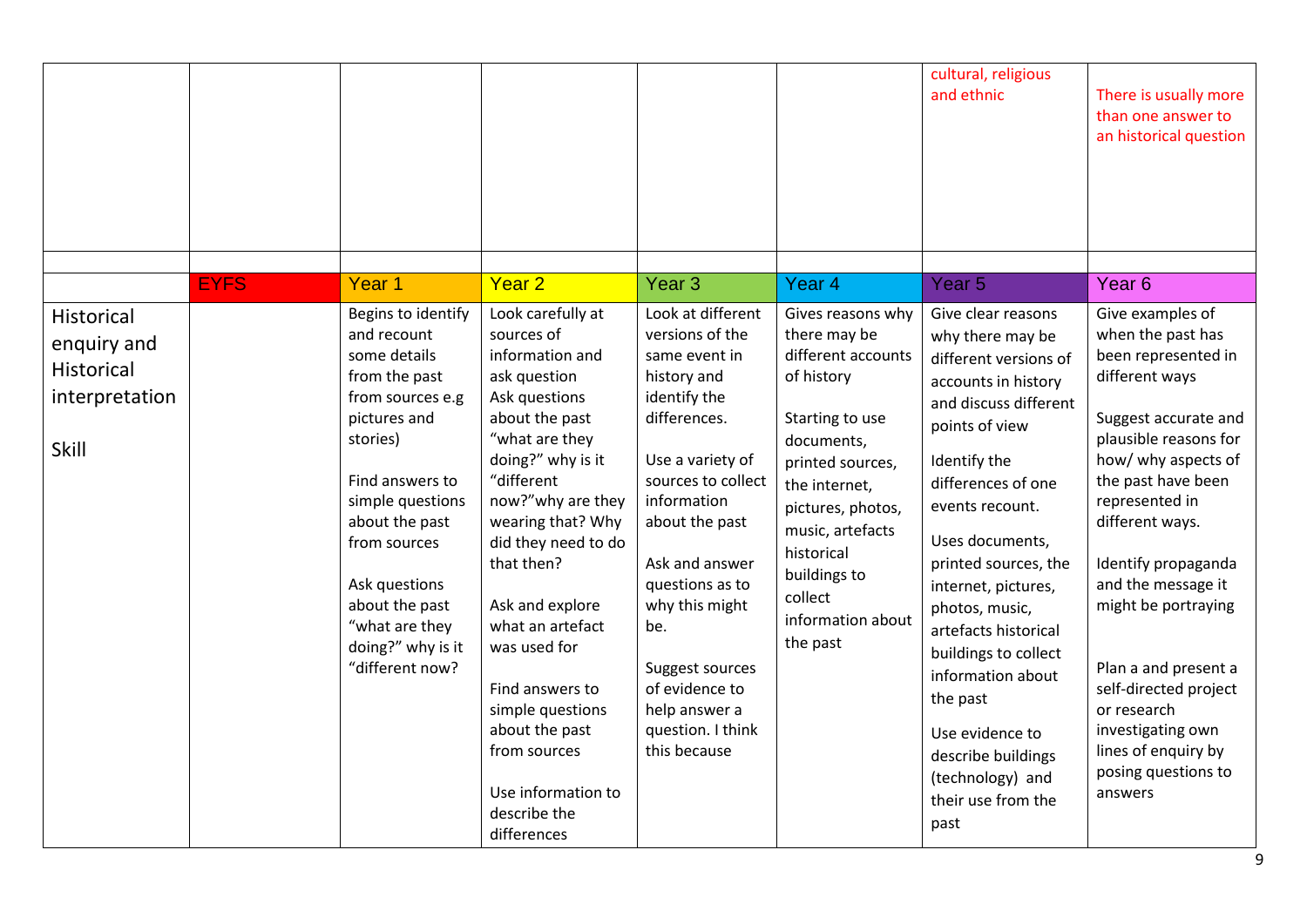| between then and<br>now | Identify how events<br>Choose reliable<br>sources of evidence<br>in the past have<br>to answer questions<br>effected/influenced<br>realising that there is<br>today e.g. WW1 the<br>often not a single<br>role of women/<br>answer to historical<br>weapons and<br>question<br>slavery/abolition and<br>apartheid<br>Give clear reasons<br>why there might be<br>different accounts of<br>Suggest causes and<br>history linking this to<br>consequences of the<br>factual understating<br>of the past.<br>main events,<br>situations and<br>changes in periods<br>studied |
|-------------------------|---------------------------------------------------------------------------------------------------------------------------------------------------------------------------------------------------------------------------------------------------------------------------------------------------------------------------------------------------------------------------------------------------------------------------------------------------------------------------------------------------------------------------------------------------------------------------|
|-------------------------|---------------------------------------------------------------------------------------------------------------------------------------------------------------------------------------------------------------------------------------------------------------------------------------------------------------------------------------------------------------------------------------------------------------------------------------------------------------------------------------------------------------------------------------------------------------------------|

| Key Stage 1 and 2 Historical vocabulary |
|-----------------------------------------|
| AD                                      |
| Agriculture                             |
| Ancient civilisations                   |
| Archaeology                             |
| Aristocracy                             |
| Artefact                                |
| <b>BC</b>                               |
| <b>Bronze Age</b>                       |
| Calendar                                |
| Causation                               |
|                                         |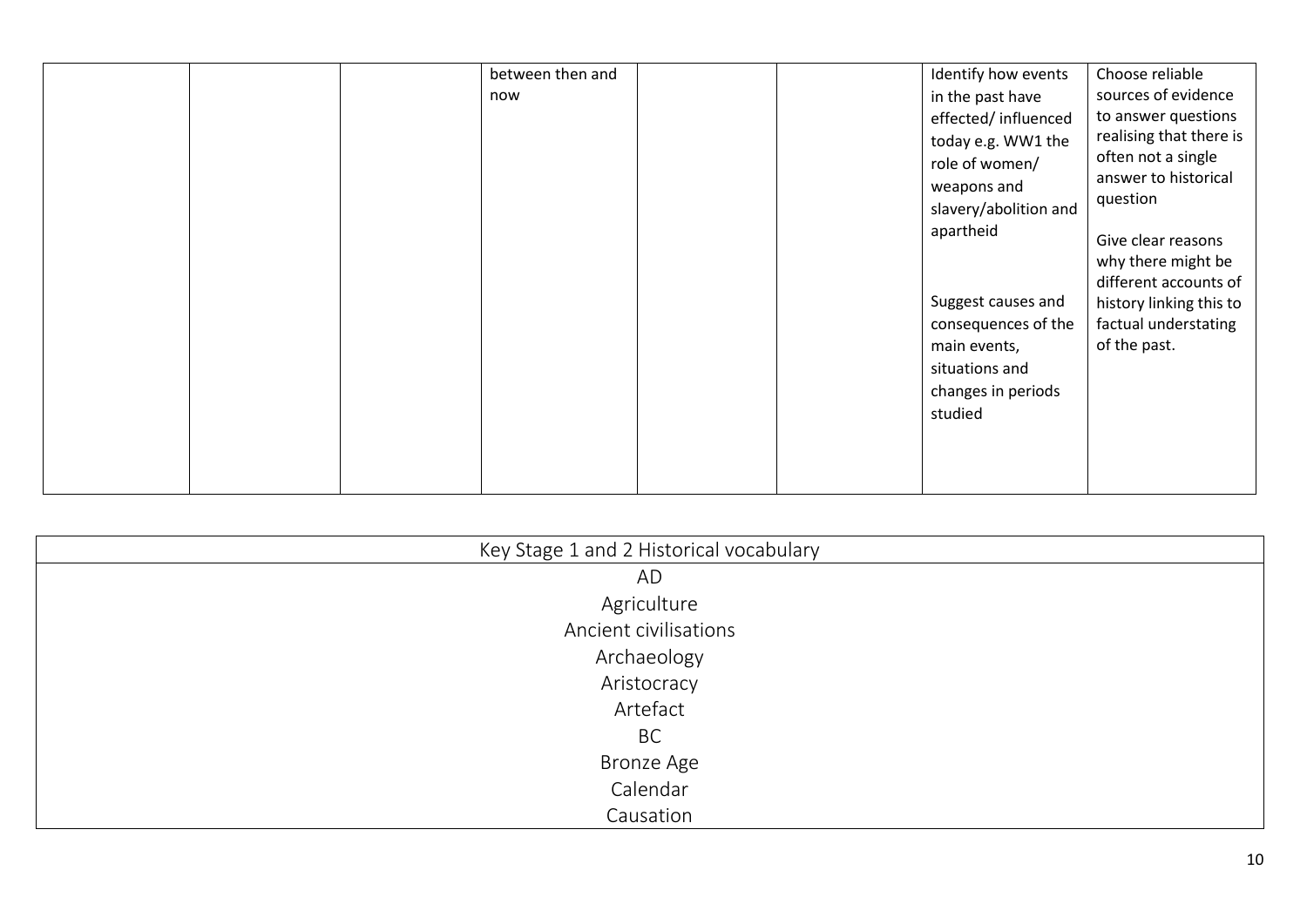| Century          |
|------------------|
| Change           |
| Church           |
| Christianity     |
| Chronology       |
| Colony           |
| Conquest         |
| Continuity       |
| Court            |
| Crusades         |
| Dark Ages        |
| Decade           |
| Democracy        |
| Discovery        |
| Diversity        |
| Emigrant         |
| Emperor          |
| Empire           |
| Execution        |
| Explorer         |
| Global           |
| Gods / Goddesses |
| Heresy           |
| Hunter-gatherer  |
| Immigrant        |
| International    |
| Interpretation   |
| Invasion         |
| Invention        |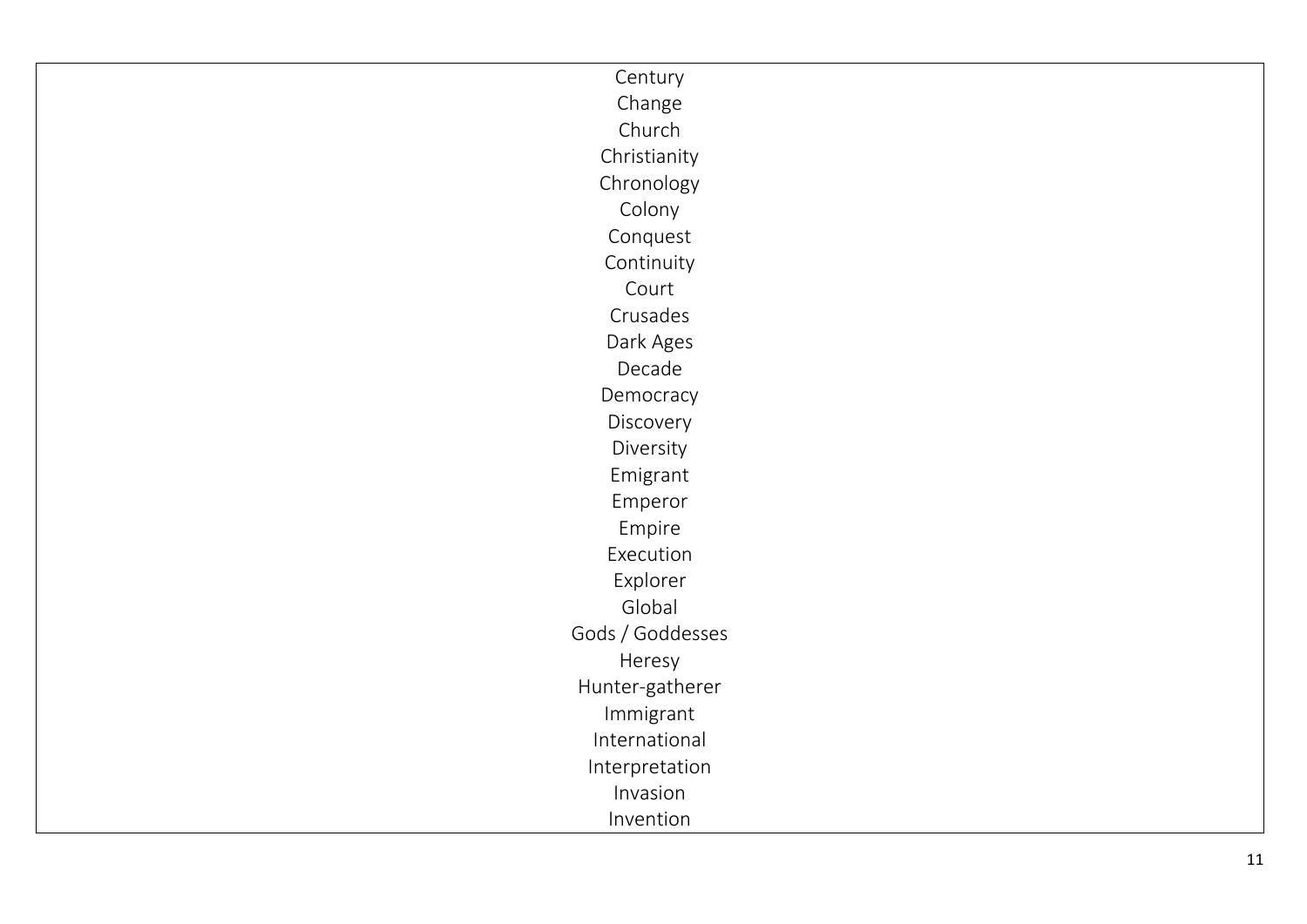| Iron Age      |
|---------------|
| Islam         |
| King/Queen    |
| Local         |
| Long ago      |
| Metal-working |
| Migration     |
| Missionary    |
| Monarchy      |
| Monastery     |
| Museum        |
| Myths and     |
| legends       |
| Nation        |
| Nomad         |
| Oral history  |
| Parliament    |
| Past          |
| Peasant       |
| Pope          |
| Prehistory    |
| Present       |
| Primary       |
| evidence      |
| Rebellion     |
| Republic      |
| Revolt        |
| Sacrifice     |
| Secondary     |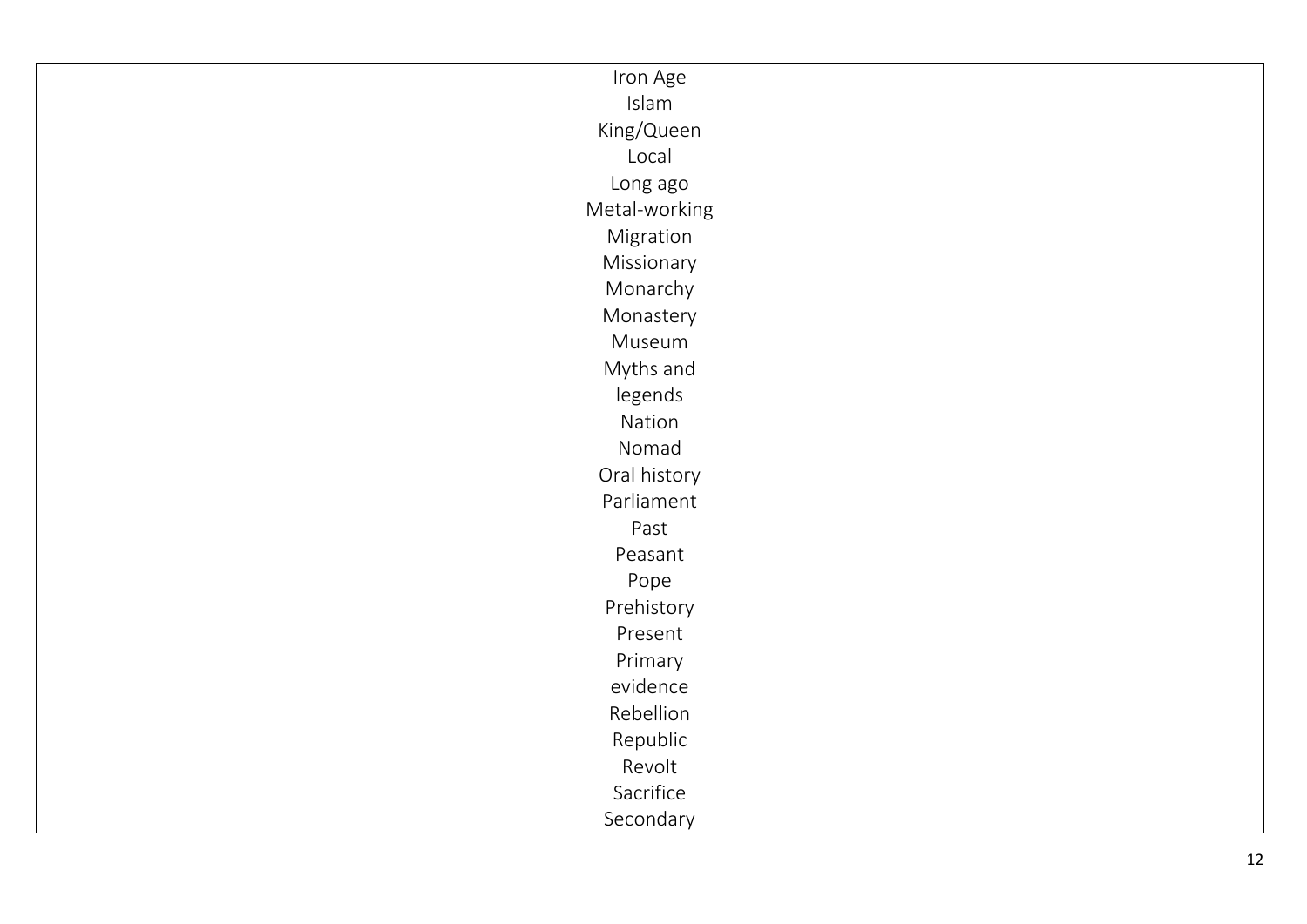| evidence     |
|--------------|
| Settler      |
| Significance |
| Slave        |
| Stone Age    |
| Torture      |
| Traitor      |
| Treason      |
| Yesterday    |
|              |
|              |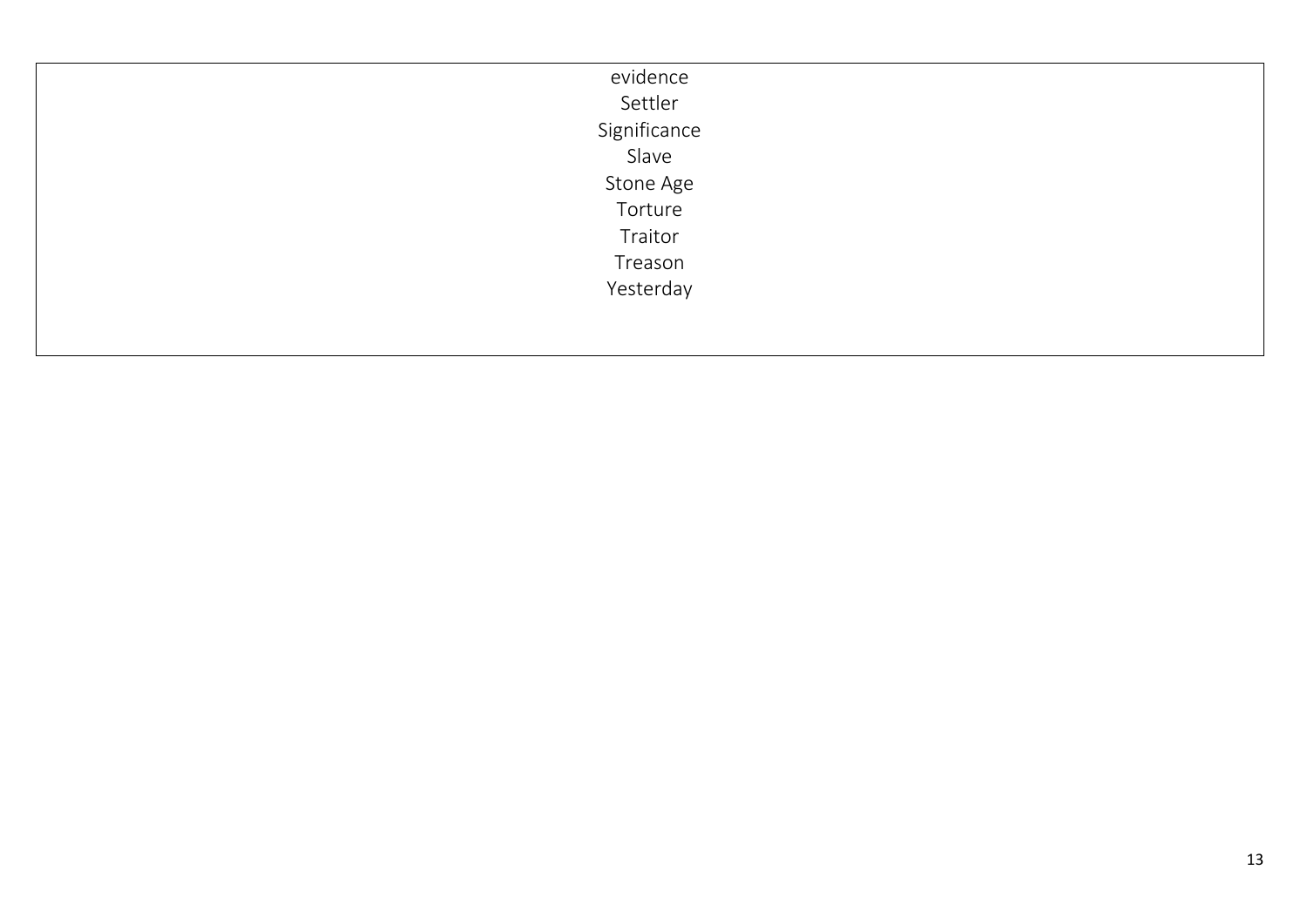| How parents can<br>help: | In History, pupils at St Mary's find evidence, weigh it up and reach their own conclusion. To do this successfully, as historians, they need to be able<br>to research, interpret evidence, including primary and secondary sources, and have the necessary skills to argue for their point of view; skill that<br>will help them in their adult life. This is something we can develop everyday by asking the 5 Ws. What, where, when, why and who.                                              |
|--------------------------|---------------------------------------------------------------------------------------------------------------------------------------------------------------------------------------------------------------------------------------------------------------------------------------------------------------------------------------------------------------------------------------------------------------------------------------------------------------------------------------------------|
|                          | <b>Everyday learning experiences</b><br>Encourage your child to think like an historian. This doesn't even have to be connected to conversations about the past. It's all about questioning. What<br>happened, what lead up to that? Who was there? What did they think/say? Why did the end result happen? This allows us to not just accept a situation but to<br>find every possible truth.                                                                                                    |
|                          | <b>Activities to consider</b><br>Create a family tree<br>Create an all about my family box with objects personal or important to the family and get them to talk about each "artifact"<br>Pictionary / articulate – this game could be used to draw a significant period of time and the other guesses what it is.<br>Visit places of historical interest<br>E.g. Ludlow castle, Blists Hill, Shrewsbury museum<br>Use drama to reenact what they have learnt at school, put on a play for others |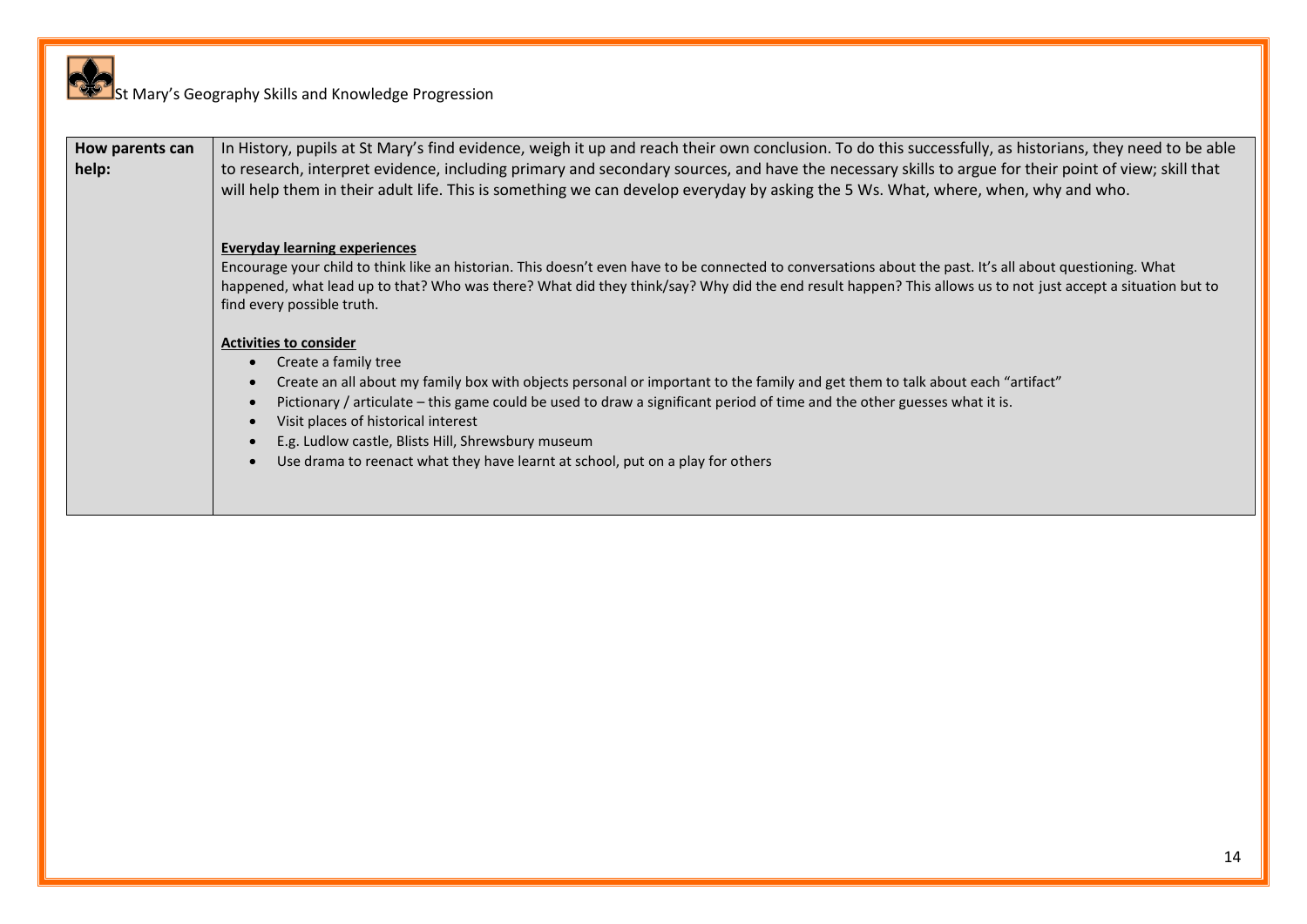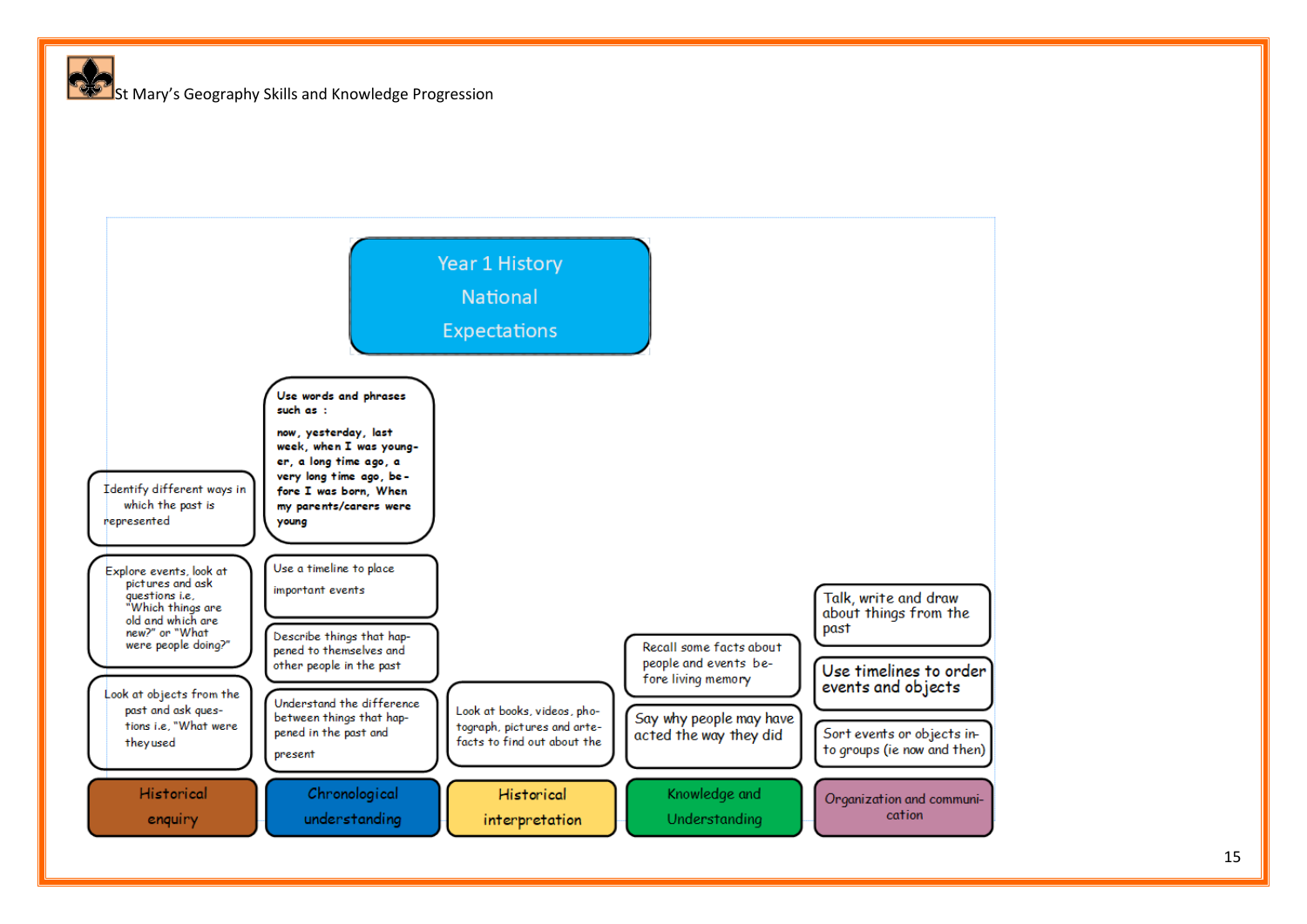

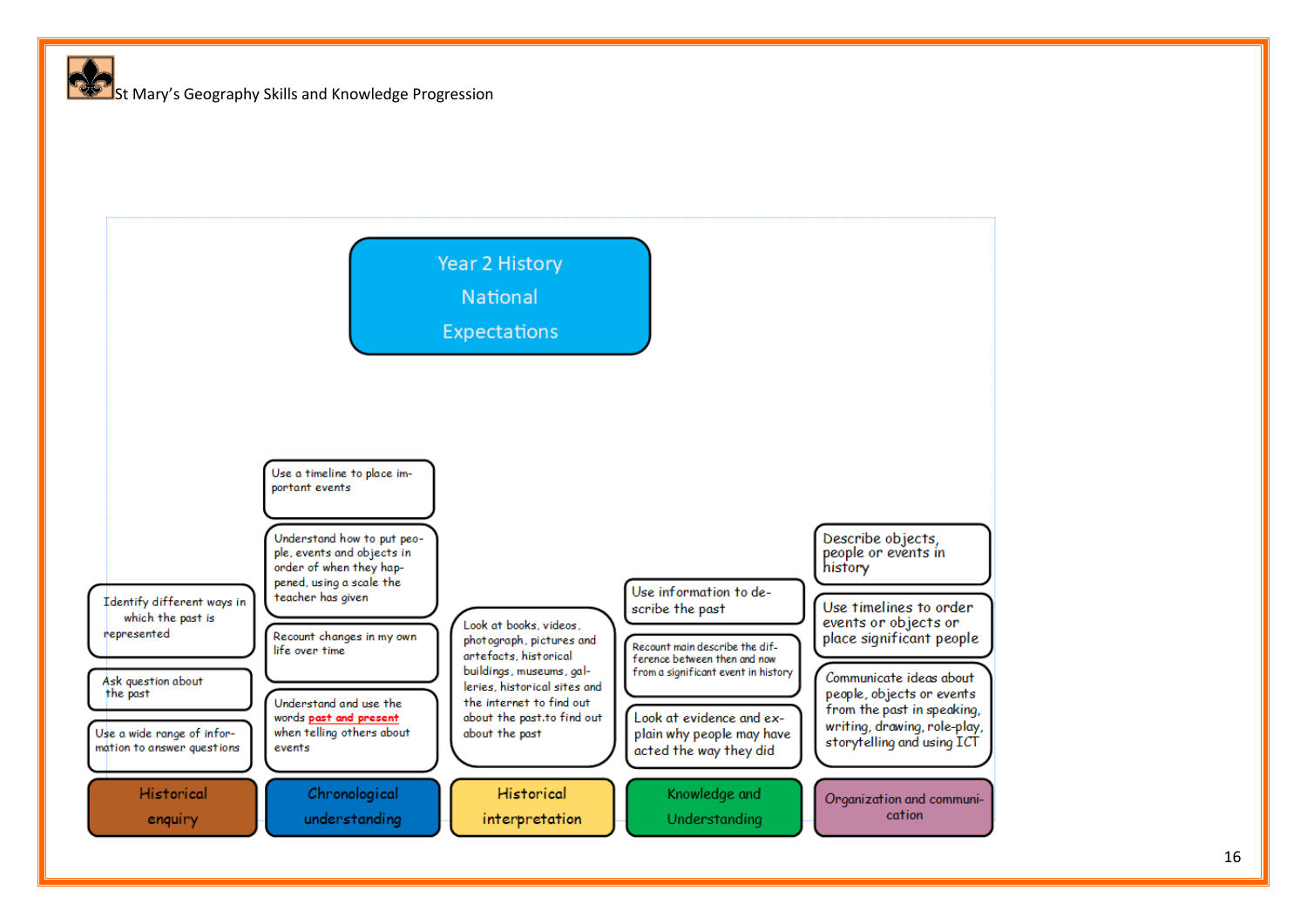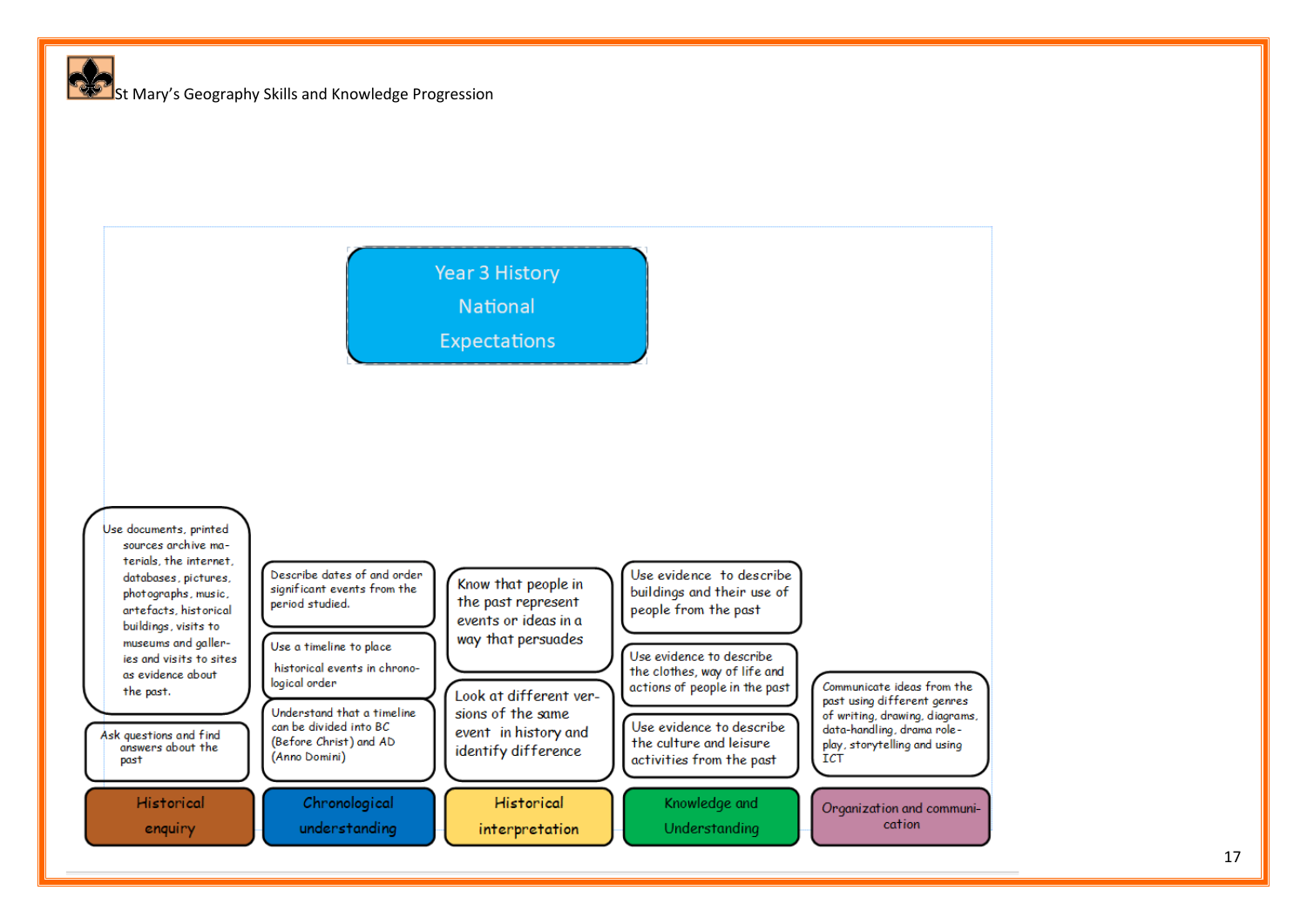**Year 4 History** 

National





18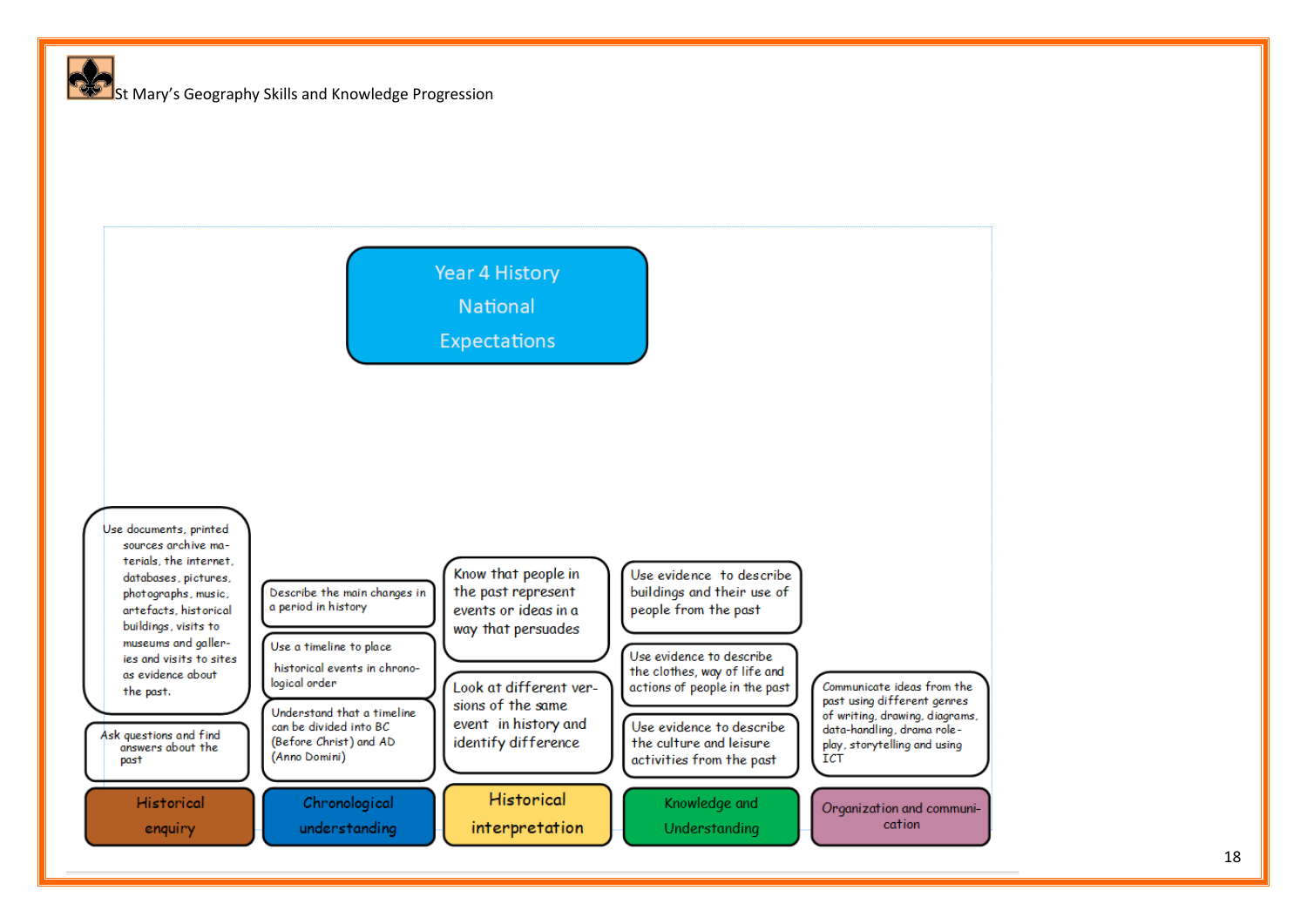